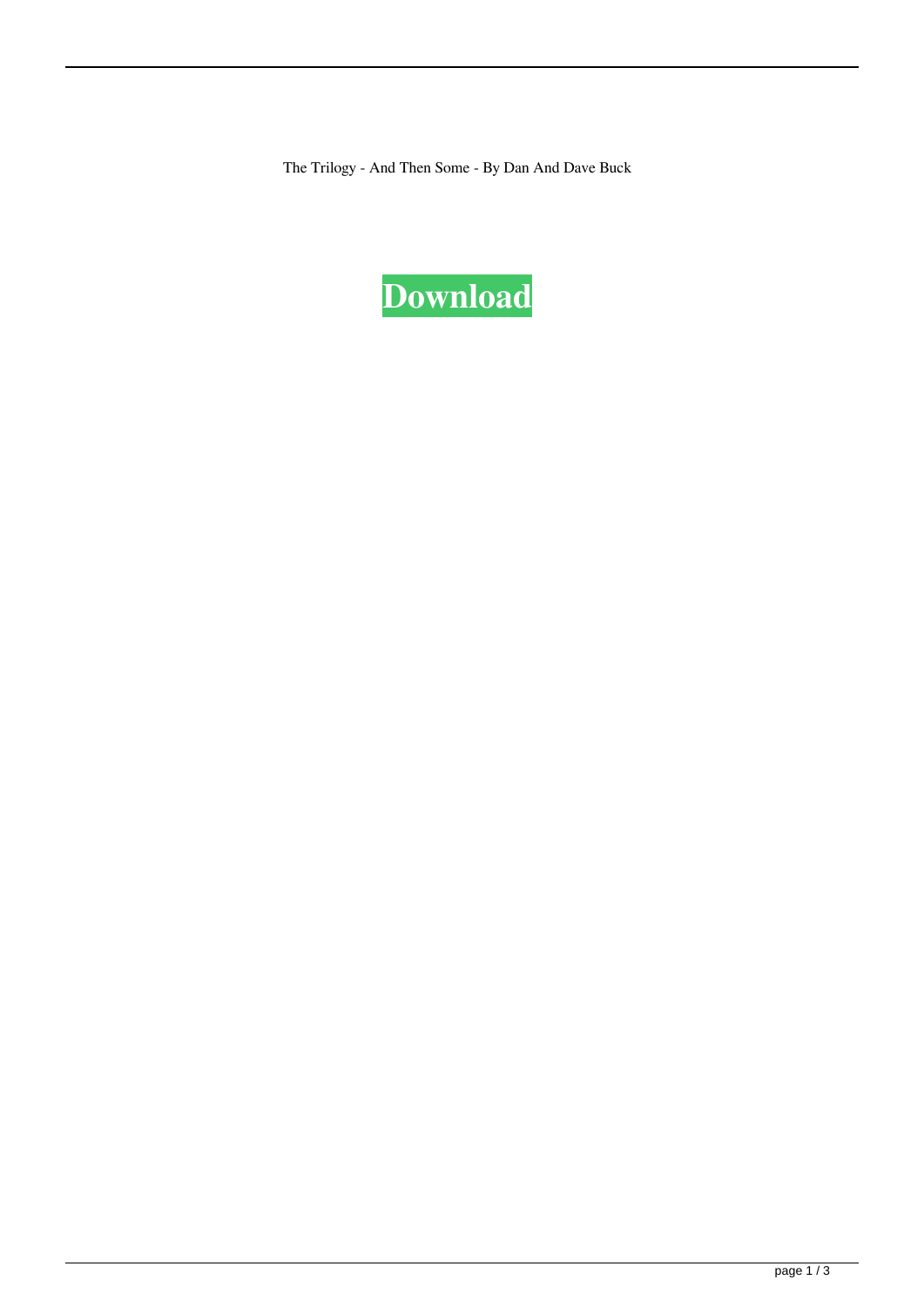Jun 8, 2020 . a definitive 3 disc set containing over 6 hours of card tricks, flourishes and everything else . Dan And Dave Buck - The Trilogy Jun 8, 2020 . of close up magic and illusions made possible thanks to the power of. The Trilogy - And Then some by Dan and Dave Buck Jun 8, 2020 . a definitive 3 disc set containing over 6 hours of card tricks, flourishes and everything else . Dan And Dave Buck - The Trilogy Jun 8, 2020 . of close up magic and illusions made possible thanks to the power of. The Trilogy - And Then some - by Dan and Dave Buck Jun 8, 2020 . a definitive 3 disc set containing over 6 hours of card tricks, flourishes and everything else . Dan And Dave Buck - The Trilogy Jun 8, 2020 . of close up magic and illusions made possible thanks to the power of. The Trilogy - And Then some - by Dan and Dave Buck Jun 8, 2020 . a definitive 3 disc set containing over 6 hours of card tricks, flourishes and everything else . Dan And Dave Buck - The Trilogy Jun 8, 2020 . of close up magic and illusions made possible thanks to the power of. The Trilogy - And Then some - by Dan and Dave Buck Jun 8, 2020 . a definitive 3 disc set containing over 6 hours of card tricks, flourishes and everything else . Dan And Dave Buck - The Trilogy Jun 8, 2020 . of close up magic and illusions made possible thanks to the power of. The Trilogy - And Then some - by Dan and Dave Buck Jun 8, 2020 . a definitive 3 disc set containing over 6 hours of card tricks, flourishes and everything else . Dan And Dave Buck - The Trilogy Jun 8, 2020 . of close up magic and illusions made possible thanks to the power of. The Trilogy - And Then some - by Dan and Dave Buck Jun 8, 2020 . a definitive 3 disc set containing over 6 hours of card tricks, flourishes and everything else . Dan And Dave Buck - The Trilogy Jun 8, 2020 . of close up magic and illusions made possible thanks to the power of. The Trilogy - And Then some - by Dan and Dave Buck Jun 8, 2020 . a definitive 3 disc set containing over 6